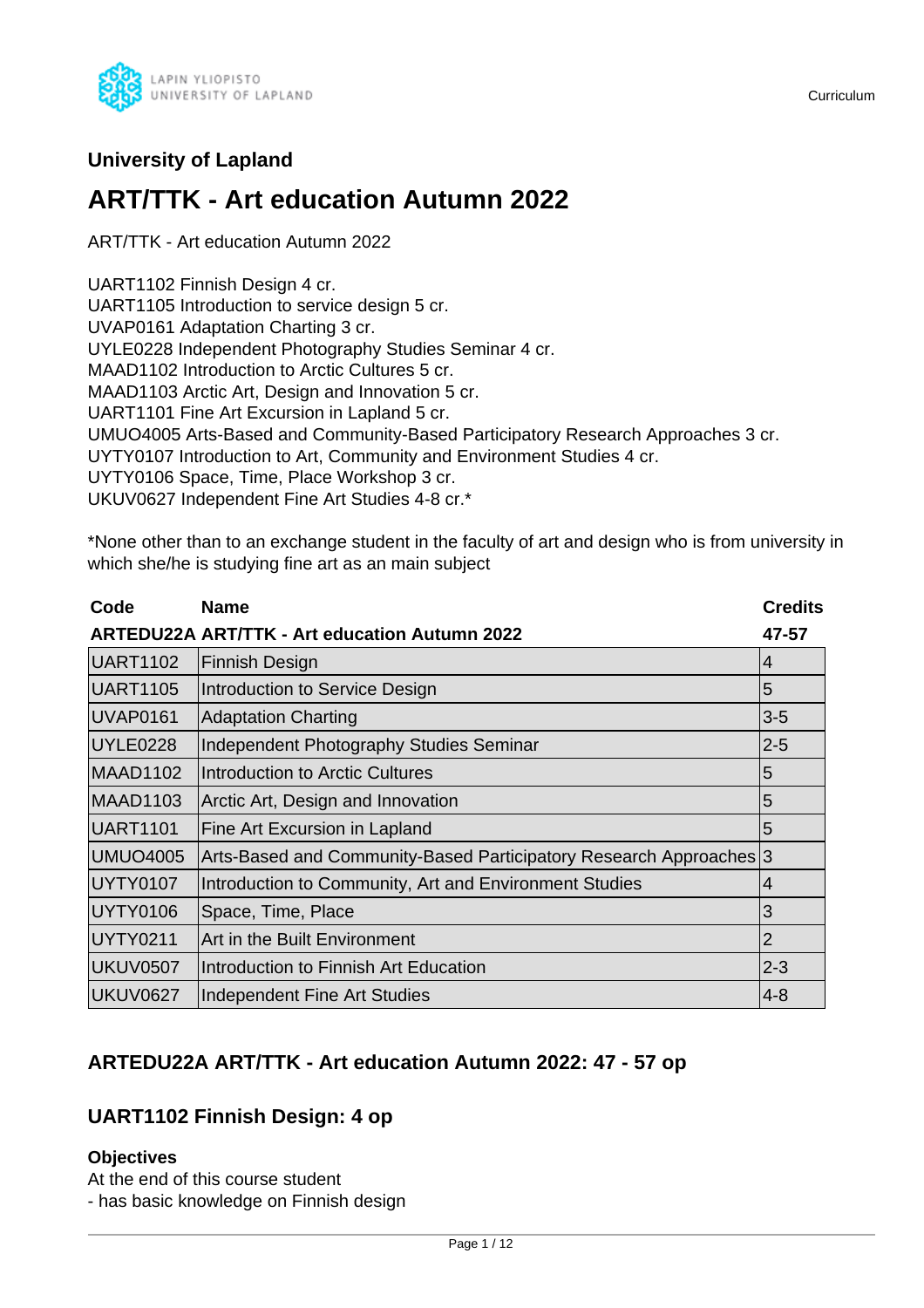

- can recognize different fields of design culture in Finland
- can apply the understanding of Finnish design in assignments

## **Contents**

The design culture in Finland is presented and discussed by using Finnish industrial, graphic, audiovisual, fashion and textile designers and their works as examples. Lectures are given from different fields of design. The emphasis is to introduce the key elements of Finnish design. Students will make assignments in groups, where they will apply their knowledge on Finnish design.

#### **Accomplishment methods**

Presence during the lectures (80%) and the finished assignment with a presentation.

#### **Study methods**

Lectures about different fields of Finnish design by using examples. Group assignment, where students are asked to apply their knowledge on Finnish design. Lectures and guided exercises 28 hours, 80 hours independent work.

## **Further information**

Max 30 students.

**Evaluation scale** H-5

**Assessment criteria 0-2**

(0) The performance is very incomplete or incorrect, or contains significant misunderstandings. (1-2) Performance is narrow, superficial, or poorly matched to assignment. The performance is limited to listing things in isolation, or dealing with things unilaterally. Execution may contain errors or ambiguities.

## **3-4**

Performance corresponds to assignment, demonstrates understanding and the ability to analyze and justify. The whole picture has been formed, but there may be shortcomings.

**5**

The performance outlines a broad entity and the knowledge can be applied multidimensionally or placed in different contexts. Performance demonstrates independent grip and insight. Performance is an intact entity that includes justified self-thinking or critical reflection. The tasks are well written and/or implemented.

## **UART1105 Introduction to Service Design: 5 op**

## **Objectives**

At the end of this course student - understands the key concepts, methods, process and background of service design - understands service design as a design activity and its link to one's own field of study - has got basics for further method studies and projects on service design

## **Contents**

The goal of the course is to give the participant an overview about service design, its key concepts, methods and process. The course will contain both theory and one practical case assignment, or smaller-scale service design tasks

## **Accomplishment methods**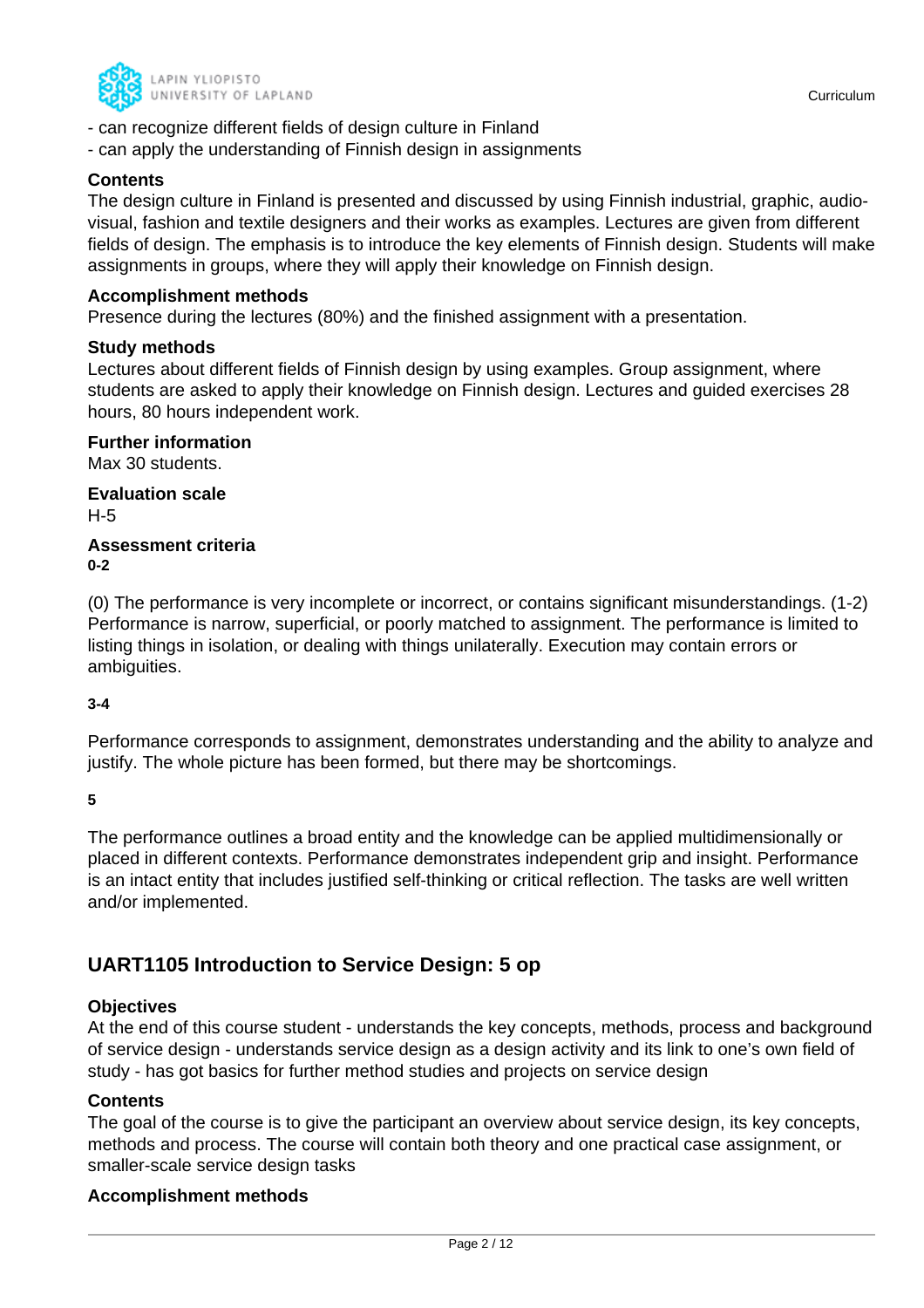

Presence during the lectures (80%), finished assignment and a final report.

### **Study methods**

Lectures, exercises, design assignment and a final report for a case organization

#### **Learning material**

More literature information and extra material Stickdorn, M. and Schneider, J. (Eds). 2010. "This is Service Design Thinking. Basics - Tools - Cases." BIS Publishers. NL.

#### **Evaluation scale** H-5

**Assessment criteria 0-2**

5-1 / failed

## **UVAP0161 Adaptation Charting: 3 - 5 op**

## **Objectives**

Learning outcomes

-the application of theory and practice to the exploration of adaptation and change, culture and environment through artistic practice during the student's exchange period.

-to achieve a clearer understanding, through art, of the relationship between culture(s) and environment.

#### **Contents**

Theories of adaptation and the exploration of visualization of space and culture via artistic exploration.

## **Accomplishment methods**

None other than to be an exchange student in the faculty of art and design.

## **Study methods**

Seminar, field work and critique.

## **Further information**

Additional reading and other To $\hat{a}$ <del>fie</del> assigned in class. $\hat{a} \in \hat{a}$ 

Evaluationâ€ Pass/failâ€

Timing Autumn and springâ€

Target groupâ€ Foreign exchange students to the faculty of art and design (BA, MA) $\hat{a} \in$ 

Tutorâ€ Michael Jacobsâ€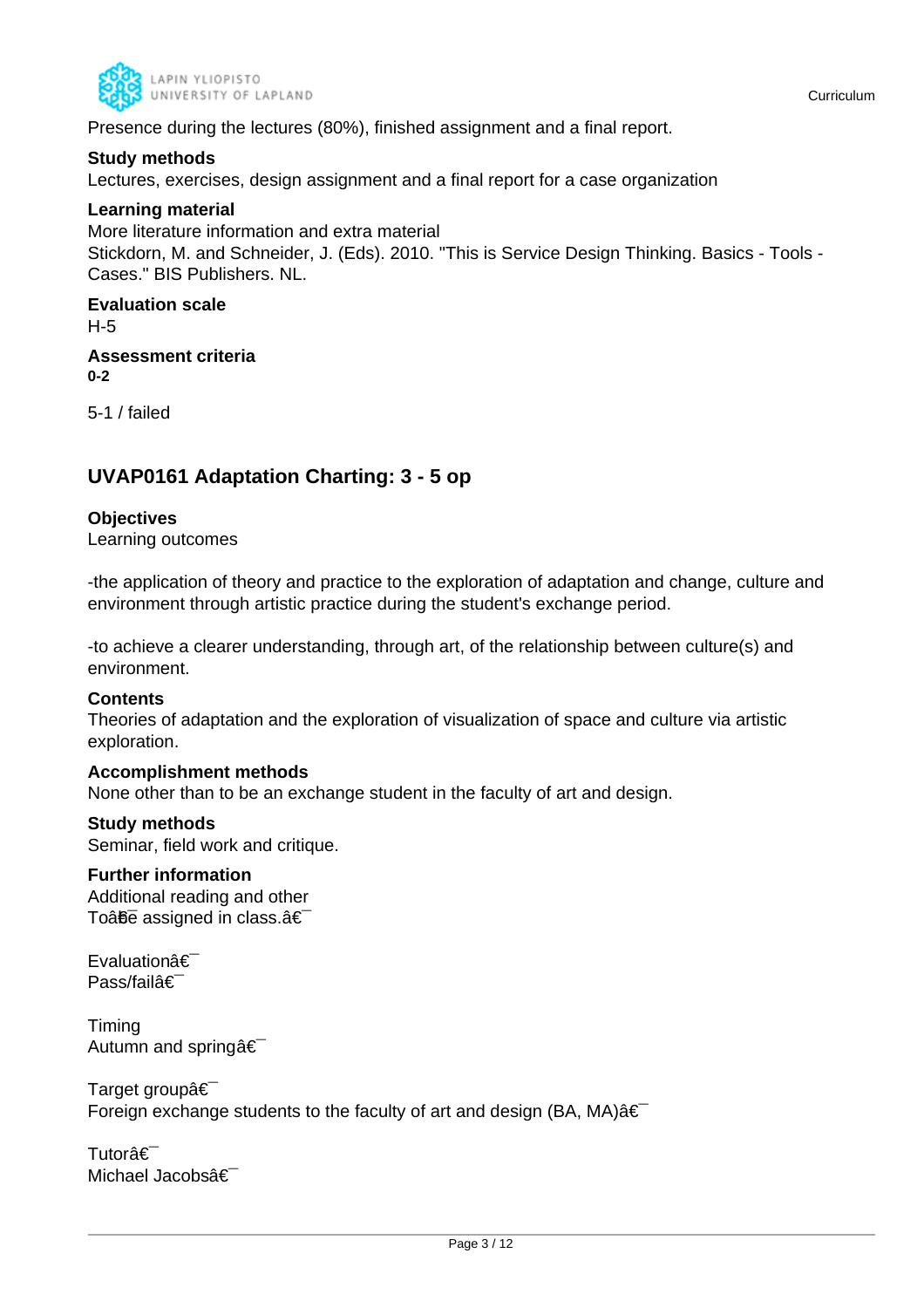

Language of instructionâ€ English

**Evaluation scale** Approved/Rejected

## **UYLE0228 Independent Photography Studies Seminar: 2 - 5 op**

## **Objectives**

Learning outcomes†â€ a€ †â€ â€

-the application of theory and practice to the exploration of adaptation and change, culture and environment through artistic practice during the student's exchange period.  $\hat{\mathbf{a}} \in \mathbb{R}$ -to achieve a clearer understanding, through art, of the relationship between culture(s) and environment.â€

#### **Contents**

Theories of adaptation and the exploration of visualization of space and culture via artistic exploration.a<sup>€-</sup>a€

**Accomplishment methods** None other than to be an exchange student in the faculty of art and design.

**Study methods** Seminar, field work and critique. $\hat{a} \in \hat{a}$ 

## **Further information**

Additional reading and other materials  $\hat{\mathbf{a}} \in \mathbb{R}$ To $a\overline{b}\overline{c}$  assigned in class. $a\in$ 

Timingâ€ Autumn and springa<sup>€</sup>

Target groupâ€ Foreign exchange students to the faculty of art and design (BA, MA) $\hat{a} \in$ 

Tutorâ€<sup>-</sup> Michael Jacobsâ€

Language of instructionâ€ Englishâ€

**Evaluation scale** Approved/Rejected

## **MAAD1102 Introduction to Arctic Cultures: 5 op**

## **Objectives**

At the end of the course student is able to

- have basic understanding of the histories and experiences of the peoples of the Circumpolar North, and the development of northern cultures

- discuss and distinguish traditions and features of northern cultures and art

- describe cultural and artistic similarities and differences of northern peoples and cultures

## **Contents**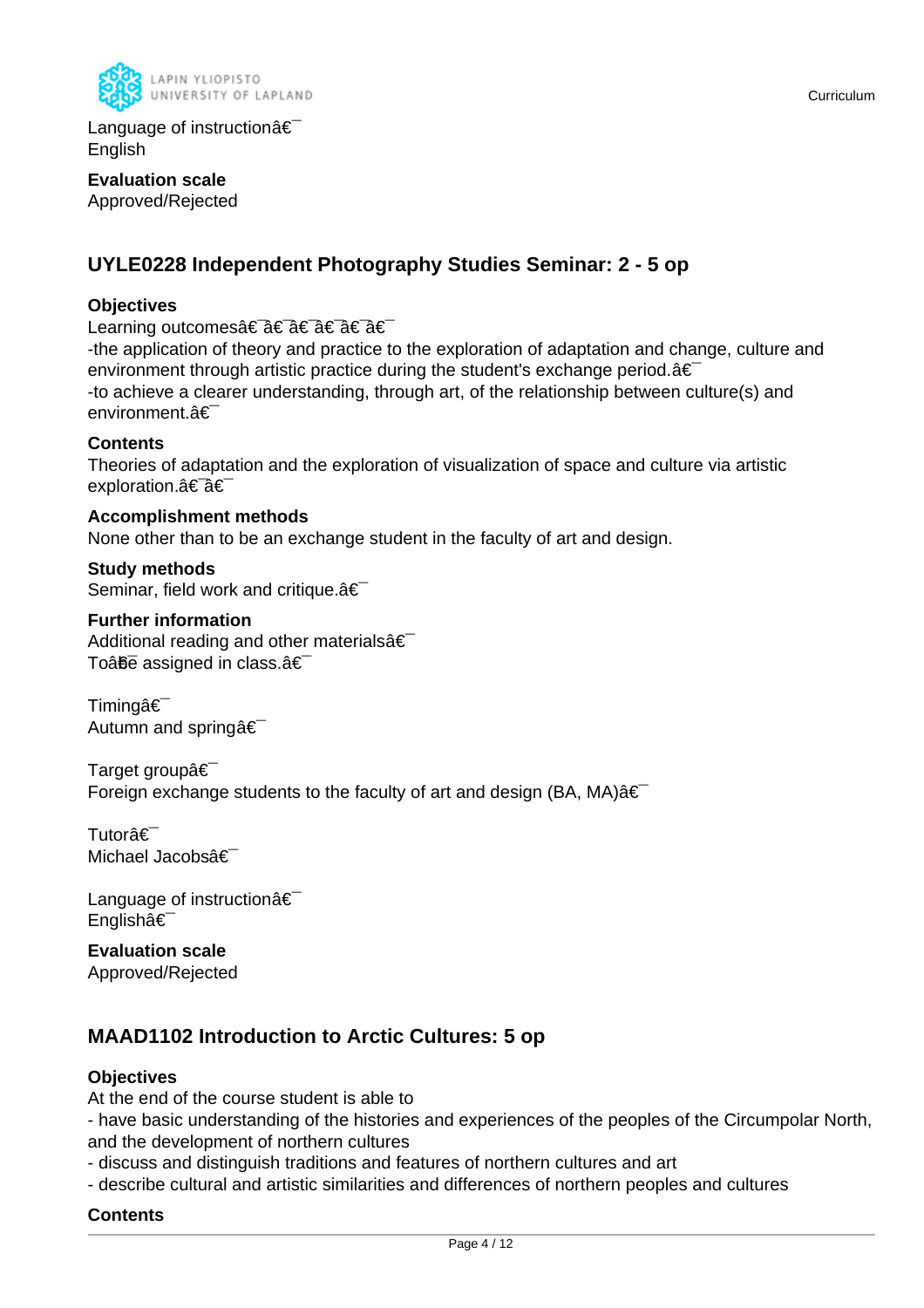

The aim of this introductory course is to give knowledge of Arctic Cultures and how arctic landscapes and people have been presented in visual arts.

### **Accomplishment methods**

Lectures and seminars 28 hours, independent work, a learning diary and a seminar on literature.

#### **Further information**

Timing Autumn of first year Target group The student of Master's programme in Arctic Art & Design, exchange students (BA, MA) Tutors Maria Huhmarniemi and teaching and research staff of Arctic Centre and Faculty of Art and Design

#### **Evaluation scale** H-5

**Assessment criteria 0-2**

Participation in the course is very low. Performance is narrow, superficial, or poorly matched to assignment. The performance is limited to listing things in isolation, or dealing with things unilaterally. Execution may contain errors or ambiguities.

#### **3-4**

Participation in the course is regular. Performance corresponds to assignment, demonstrates understanding and the ability to analyze and justify. Basic understanding of Arctic Cultures has been formed, but there may be shortcomings.

**5**

Participation in the course is active. The performance outlines a broad entity and the knowledge of Arctic Cultures can be applied multidimensionally or placed in different contexts. Performance demonstrates independent grip and insight. Performance is an intact entity that includes justified self-thinking or critical reflection. The learning diary is well written or implemented.

## **MAAD1103 Arctic Art, Design and Innovation: 5 op**

#### **Objectives**

Students will be able to identify the main concepts and process related to thematic discussion and development processes in the arctic region. Students will learn how to use research and development strategies as well as methods and approaches based on art and creativity needed to solve extreme problems.

#### **Contents**

The course will introduce the thematic discussions related to the research, development and innovation work related to arctic art and design. The course will introduce central concepts in the core of arctic art, design and innovation: design for social innovation, design thinking, wicked problems and applied visual art. The course will also introduce research processes and case studies on development work in the north. Arctic Art, Design and Innovation work can be applied into marginal contexts and help in generating radical innovation for both social and business contexts.

#### **Study methods**

The course will be carried out through lectures and workshops 32 hours, and a seminar work,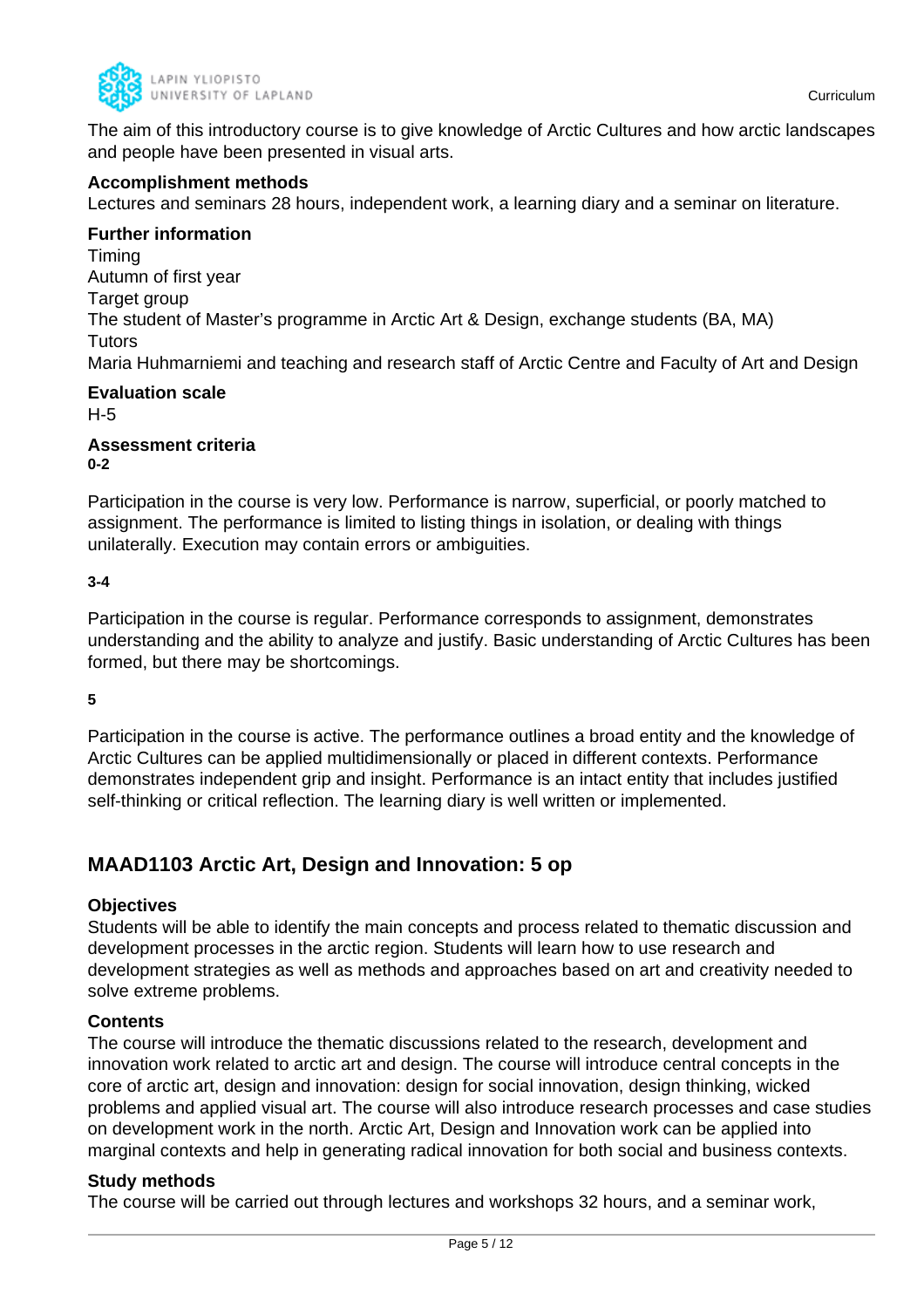

independent work.

## **Further information**

Timing Autumn of first year Target group MA and Doctoral students Tutor Satu Miettinen and Glen Coutts

## **Learning material**

Brown, T. (2008). Design Thinking. Harvard Business Review, June 2008, 84-92. Darso, L (2004) Artful Creation: learning-Tales of Arts-in-Business.

Jokela, T., Goutts, G. Huhmarniemi, M. and Härkönen, E. (Eds): COOL – Applied Visual Arts in the North.

Kolko,J.: Wicked Problems: Problems Worth Solving. https://www.wickedproblems.com/read.php Manzini, E.: Making Things Happen: Social Innovation and Design. Design Issues. Winter 2014, Vol. 30, No. 1

Tahkokallio, P.( Ed.): Arctic Design - Opening the Discussion. 2012 Jokela & Coutts: Relate North series 2014 – 2020

## **Evaluation scale**

H-5

# **Assessment criteria**

**0-2**

Participation in the course is very low. Performance is narrow, superficial, or poorly matched to assignment. The performance is limited to listing things in isolation, or dealing with things unilaterally. Execution may contain errors or ambiguities.

## **3-4**

Participation in the course is regular. Performance corresponds to assignment, demonstrates understanding and the ability to analyze and justify. The main concepts and approaches of arctic art, design and innovation have been formed, but there may be shortcomings

**5**

Participation in the course is active. The performance outlines a broad entity and the knowledge of arctic art, design and innovation can be applied multidimensionally or placed in different contexts. Performance demonstrates independent grip and insight. Performance is an intact entity that includes justified self-thinking or critical reflection. The course tasks are well implemented.

## **UART1101 Fine Art Excursion in Lapland: 5 op**

## **Objectives**

At the end of this course student is able to- have an orientation to culture, landscape and environment in the Lappish north through photography, painting and regional cultural history

## **Contents**

Introduction to photography, painting and culture of the Lappish landscape. The North presented via art of photography and painting, a cultural overview of the North in art and history.

## **Accomplishment methods**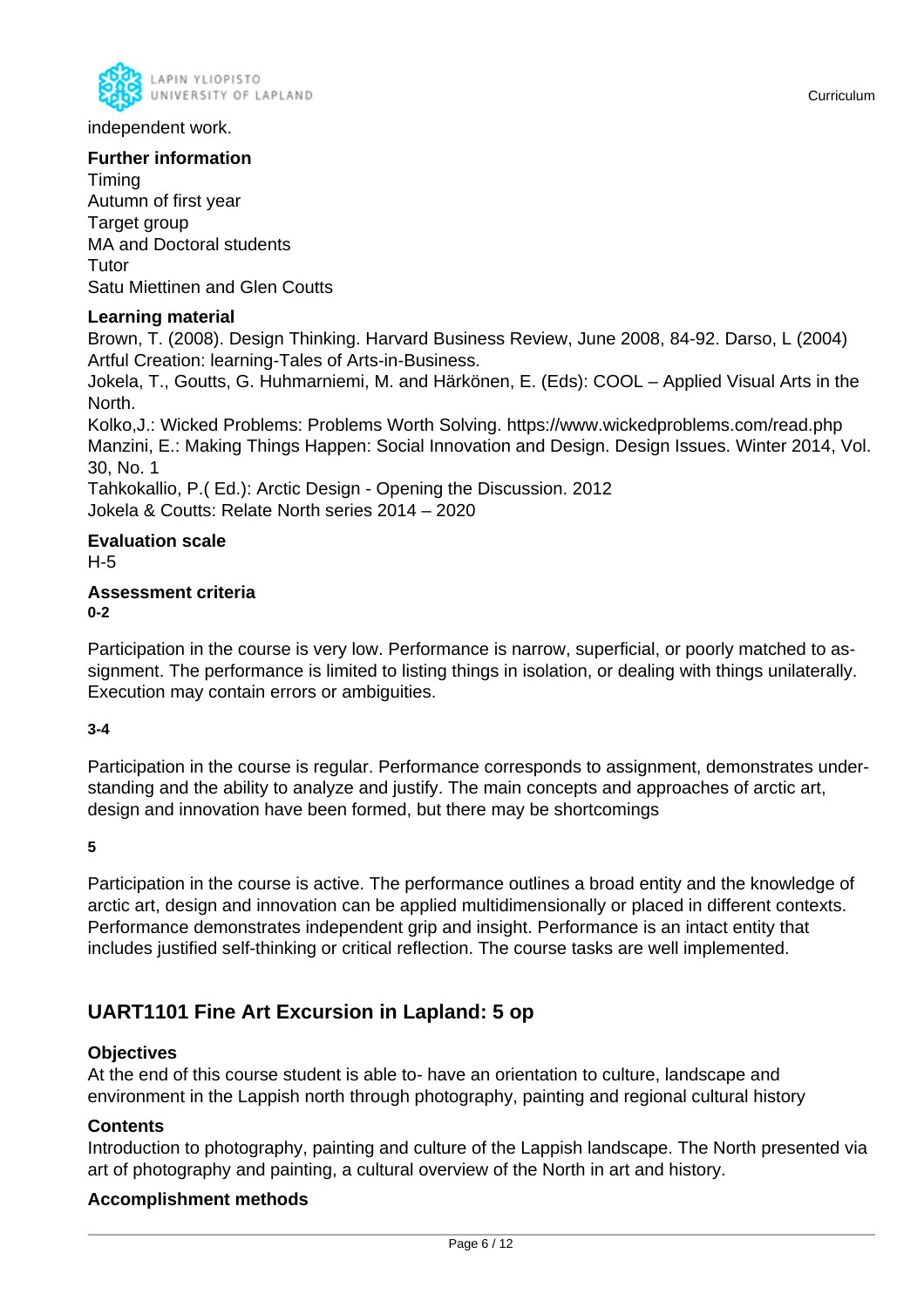

Participation and critique, diary based on experiences in the course, 6-8 pages.

#### **Study methods**

Lectures, practice, critique.

## **Further information**

#### Additional information

Min. 6 students, max. 10 students. Students are required to pay for the travel, accommodation and subsistence costs (app. 150-200 eur) themselves.There will be lectures about basic photographic theory and practice. For painting only requirements are to bring the proper materials along. All students willing to attend need to REGISTER to michael.jacobs@ulapland.fi as soon as possible.

## **Prerequisites**

A basic knowledge of photography.

## **Evaluation scale**

Approved/Rejected

## **UMUO4005 Arts-Based and Community-Based Participatory Research Approaches: 3 op**

#### **Objectives**

Student will be able to use and combine arts-based and community-based methods and practice as research in the arts to his/her thesis and understands a specific nature of such methods in the field of academic research.

#### **Contents**

Introduction to a variety of arts-based and community-based research approaches of art education, applied visual arts and design.

#### **Accomplishment methods**

Active participation to the lectures, successful completion of assignments

#### **Study methods**

Lectures 24 hours, exercises and independent work 46 hours.

#### **Further information**

Timing Autumn of first year Master's studies

Tutor Maria Huhmarniemi, Satu Miettinen and Timo Jokela

## **Learning material**

Leavy, Patricia: Research Design, 2017 Leavy, Patricia: Method Meets Art. Arts-Based Research Practice, 2009 Barone, Tom & Eisner, Elliot (2012) Arts based research Cahnmann-Taylor, Melisa & Siegesmund, Richard (eds.): Arts-based research in education: Foundations for practice. 2008. Shared articles

## **Evaluation scale** H-5

**Assessment criteria 0-2**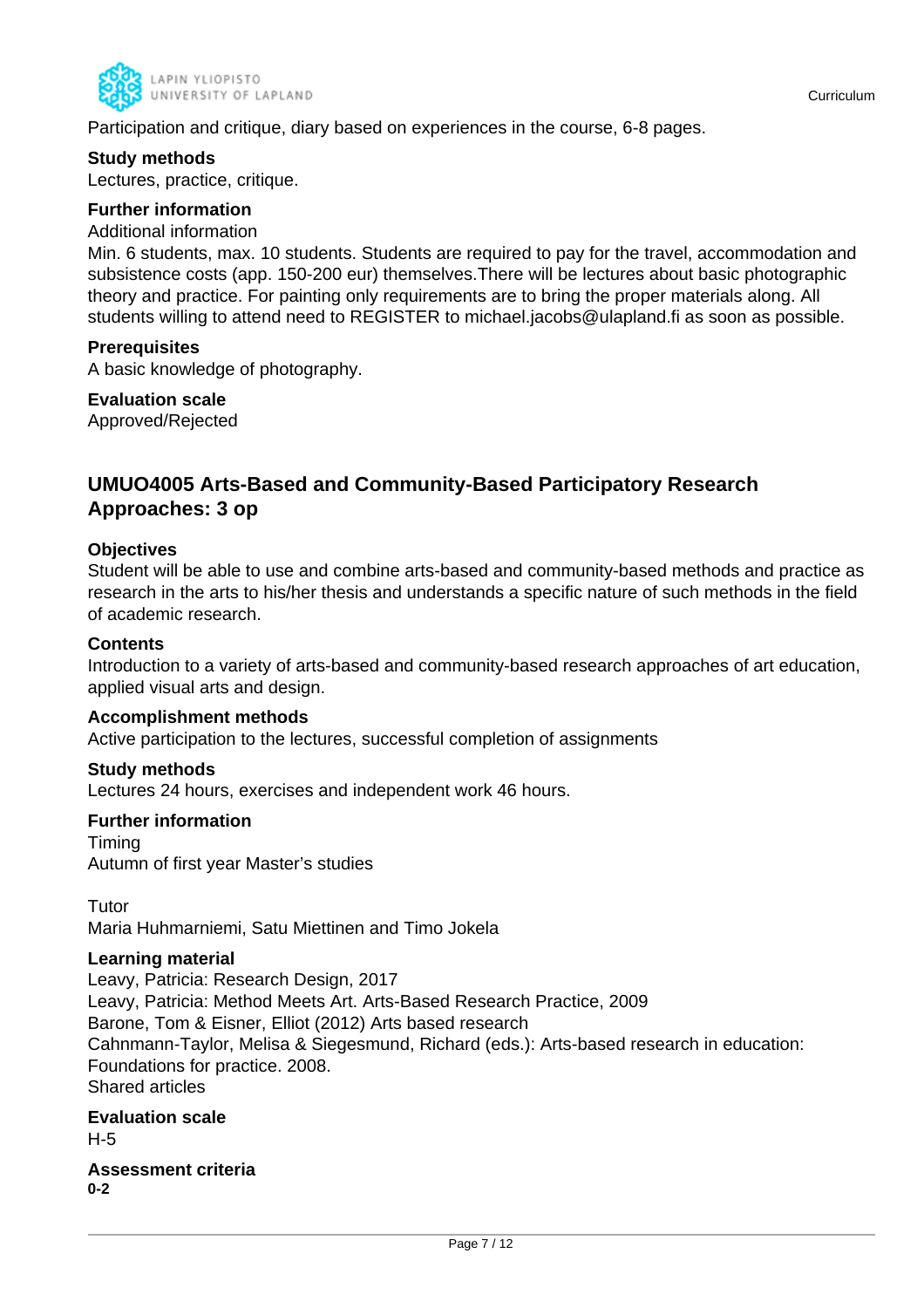

Participation in the course is very low. Performance is narrow, superficial, or poorly matched to assignment. The performance is limited to listing things of arts-based and community-based research strategies and methods in isolation, or dealing with things unilaterally. Execution may contain errors or ambiguities.

### **3-4**

Participation in the course is regular. Performance corresponds to assignment, demonstrates understanding and the ability to analyze and justify. The whole picture of arts-based and community-based research strategies has been formed, but there may be shortcomings.

**5**

Participation in the course is active. The performance outlines a broad entity and the knowledge of arts-based and community-based research strategies and methods can be applied multidimensionally or placed in different contexts. Performance demonstrates independent grip and insight. Performance is an intact entity that includes justified self-thinking or critical reflection. The essay is well written.

## **UYTY0107 Introduction to Community, Art and Environment Studies: 4 op**

#### **Objectives**

After the course the student knows

-variety of concepts and definitions connected to community art and environmental art -historical background of community art and environmental art

-how community art and environmental art are part of contemporary art, art education

#### **Contents**

Environmental art, land art and public art, community art, community based art education, applied visual arts

#### **Accomplishment methods**

Active participation to the lectures and seminars, learning tasks defined in the lectures.

#### **Study methods**

Lectures and seminars 14 hours, independent work 94 hours.

#### **Further information**

Timing Autumn

Tutor Glen Coutts

Language of instruction Lectures in English

#### **Learning material**

Ahonen A. et. all.: Crystals of Children's Well-being. Cross Boarder Collaboration between 11 Schools in the Arctic, 2008 Coutts, G. & Jokela, T. (Eds.) Art, Community and Environment, 2008 Grande, J. Balance. Art and Nature, 2004 Hyry-Beihammer, E; Hiltunen, M. & Estola, E.: Paikka ja kasvatus, 2014 Jokela, T; Coutts, G. & Härkönen, E.: Cool. Applied visual art in the North, 2013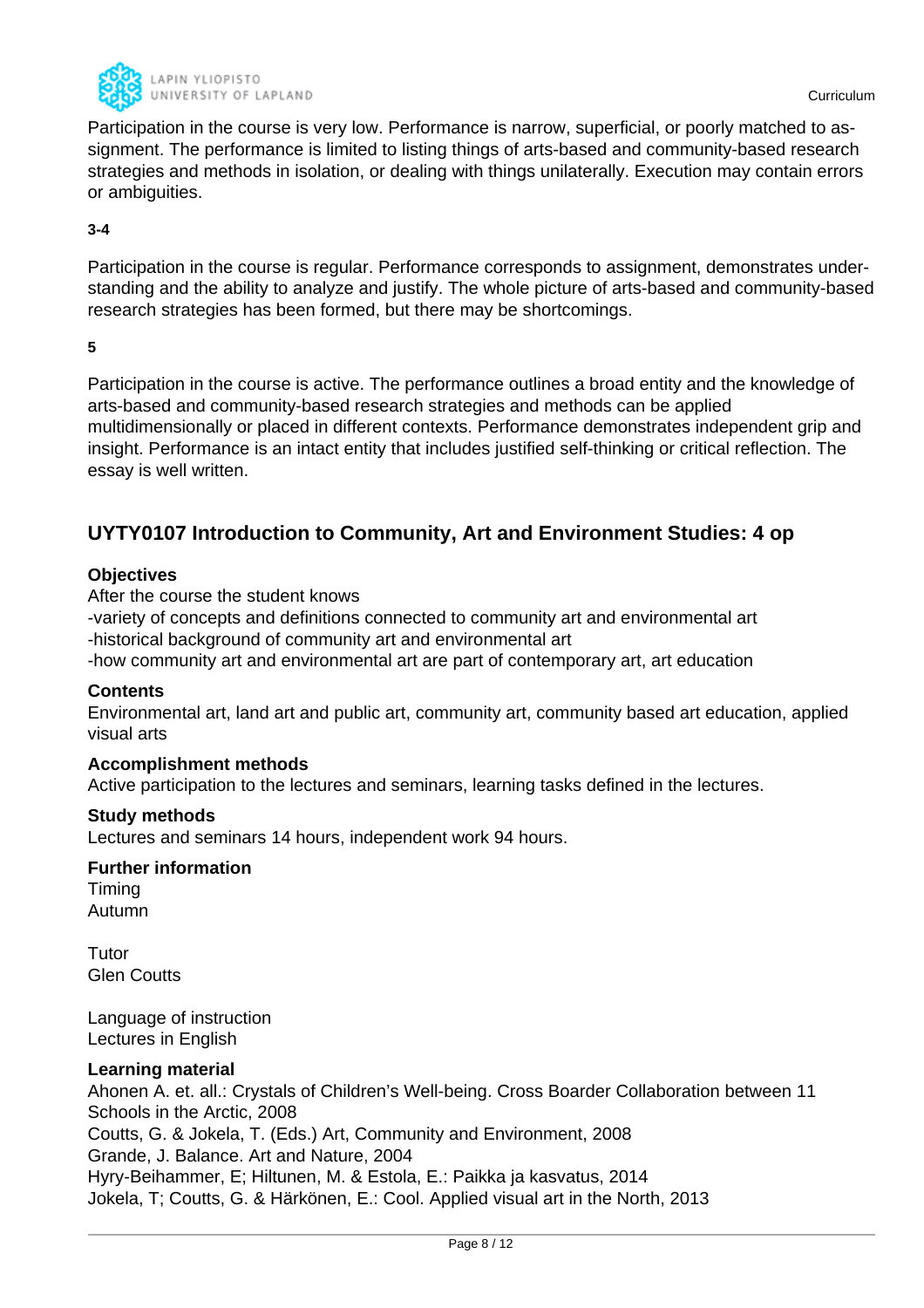

Jokela, T. & Coutts, G.: RELATE NORTH 2014: engagement, art and representation, 2014 Jokela, T.& Coutts, G.: RELATE NORTH: art, heritage & identity, 2015 Jokela, T; Hiltunen M. & Härkönen, E.: Art-based action reseach. Participatory for the north, 2015 Kylänen, M. & Häkkinen A. (Eds.).: Articles on Experiences 5 – Arts and Experiences, 2007 Warwick, R. (Ed.): Arcade Artists and Place-making, 2006 Shared articles

#### **Evaluation scale**

Approved/Rejected **3-4**

Participation in the course is very low. Performance is narrow, superficial or poorly matched to assignment. The exercises are limited to listing things in isolation, or dealing with things unilaterally. Execution may contain errors or ambiguities.

**5**

Participation in the course is regular. Performance corresponds to the assignment. The completed exercises show understanding of art in communities and environment. Basic understanding of environmental art, land art and public art, community art, community based art education, applied visual has been formed, but there may be shortcomings

#### **Pass / fail**

Participation in the course is active. The performance outlines a broad entity and the knowledge of environmental art, land art and public art, community art, community based art education, applied visual The completed exercises show an independent grip and insight and co-operation skills. Project design is an intact entity that includes justified self-thinking and original ideas. The course tasks are well executed.

## **UYTY0106 Space, Time, Place: 3 op**

## **Objectives**

At the end of the course student knows

- how to use time, space and place as dimensions of artistic expression
- how to build an art work/ event with a shared theme

## **Contents**

Studying the phenomena of time, space and place. Developing the expression and pedagogical skills in performance and place-related art. The student can concentrate in the forms of installation, environmental art or performance art, and their combinations around a theme chosen together.

## **Accomplishment methods**

Active participation to the lectures and workshop.

## **Study methods**

Lectures and workshop studying (36 hours), independent studies (45 hours).

**Further information** Timing

Autumn

Tutor Elina Härkönen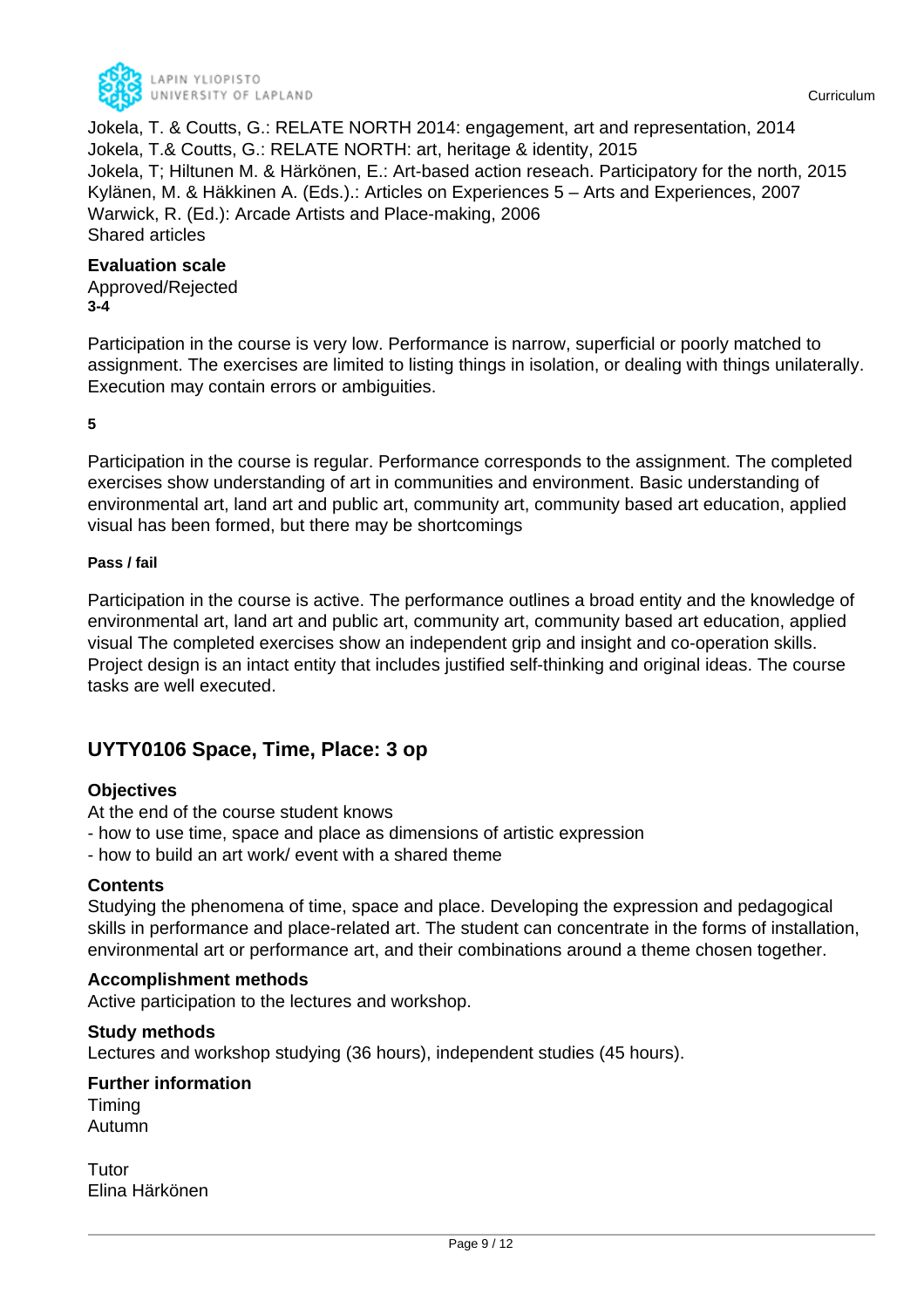

## **Learning material**

Kwon, M.: One place after another, 2002 Kantonen, L. (Ed.): Ankaraa ja myötätuntoista kuuntelua, 2010 Hannula, M.: Nykytaiteen harharetket, 2004 Shared readings

#### **Evaluation scale**

Approved/Rejected **3-4**

Participation in the course is very low. The production is narrow, superficial or poorly matched to assignment.

**5**

Participation in the course is regular. The production corresponds to the assignment. Basic understanding of how to work artisticly with time, space and place in performance and place-related art has been formed, but there may be shortcomings. Reflection of the process superficial.

#### **Pass / fail**

Participation is active. The artistic production is of a high standard. The description of the process outlines a broad entity and the knowledge of the phenomena of time, space and place can be applied multidimensionally or placed in different contexts. Performance shows independent grip and insight. Performance is an intact entity that includes artistic originality. The production has been carefully finished and the description of the process is well presented.

## **UYTY0211 Art in the Built Environment: 2 op**

#### **Objectives**

At the end of the course student is able to -plan and implement artworks as part of art event in the city

#### **Contents**

Artistic action (for example light installations/ lanterns) relating topical/current themes in the city. Working methods depends on theme and context.

#### **Accomplishment methods**

Active participation to the lectures and workshop.

#### **Study methods**

Lectures and workshop studying (24 hours), independent studies (30 hours).

## **Further information**

Timing Autumn

Tutor Art Education, Antti Stöckell

## **Evaluation scale**

Approved/Rejected **Pass / fail**

ACCEPTED Participation in all phases of the workshop is active.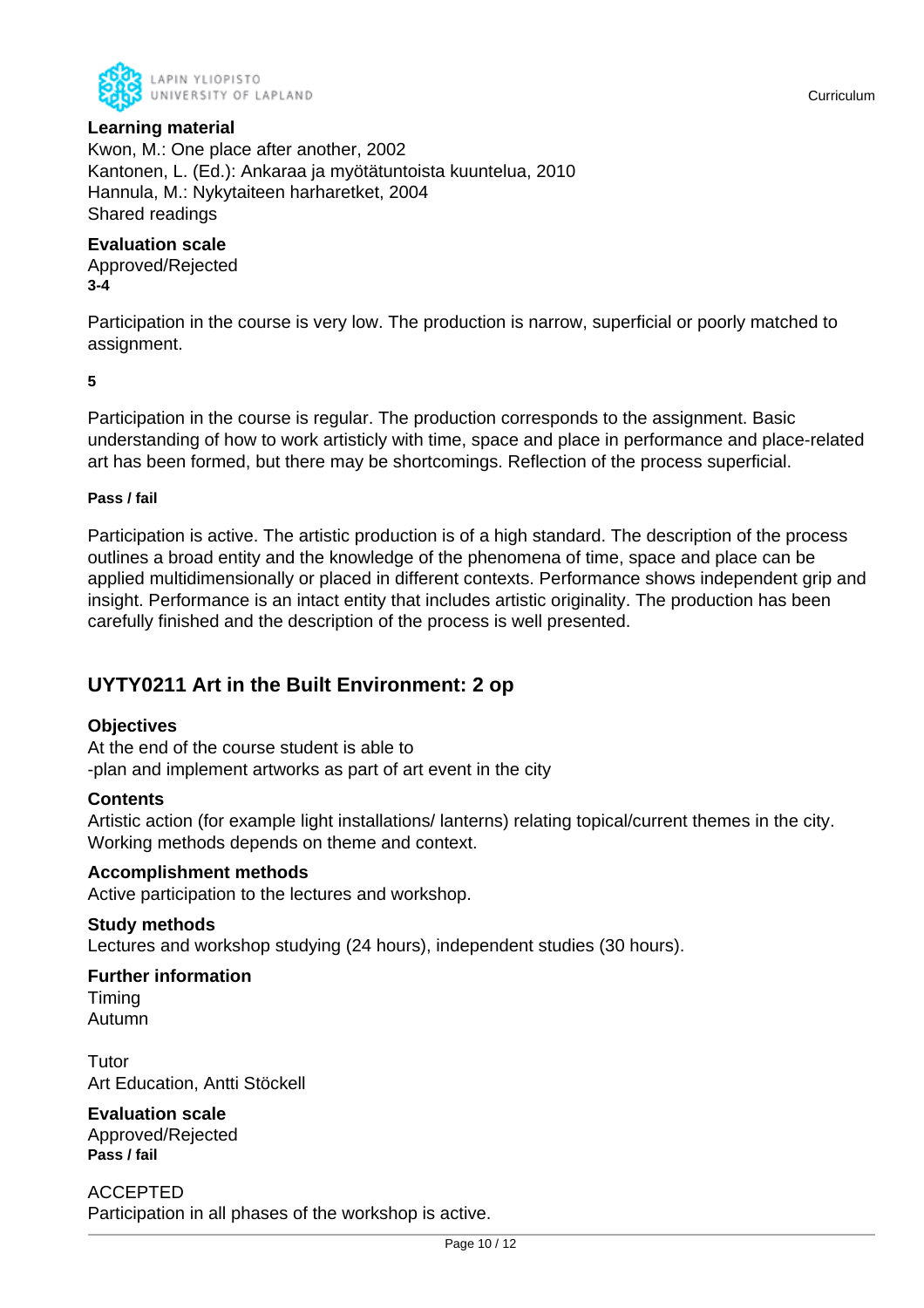

Completion corresponds to the assignment, The whole picture of the topic has been formed. Completion of the task demonstrates an understanding as well as the ability to design and implement art in an environment. .

### TO BE COMPLETED

Participation in the workshop is too low or reporting is incomplete / not done.

#### ABANDONED

The student does not achieve the goals set for the workshop. Serious shortcomings and problems in the student's activities. Despite the completion of the performance, the student's work does not correspond to the goals set for the workshop or the student repeatedly neglects the agreed tasks.

## **UKUV0507 Introduction to Finnish Art Education: 2 - 3 op**

#### **Objectives**

Learning outcomes: At the end of the course student is able to - understand the aspects of art education in Finland - describe and compare art education inthe Finnish school system and in Northern environment and culture to his/her cultural background - give and use practical examples of art education projects and practices in Finland

#### **Contents**

Introduction to Finnish Art Education through literature. The given material consist of current articles and publications in English, that give a comprehensive picture of the theory and practice of art education in Finland. Ranging from design education to media education and international projects.

### **Accomplishment methods**

The course is completed by reading the given articles and signing up and passing a written exam or by writing an essay from given topic.

#### **Study methods**

Independent reading and written exam or essay.

#### **Further information**

Additional information Studies before: basic studies of Art education, knowledge of the vocabulary of art education field.

**Evaluation scale** H-5

**Assessment criteria 0-2**

5-1 / failed

## **UKUV0627 Independent Fine Art Studies: 4 - 8 op**

#### **Objectives**

The course encourages students to develop their own artwork responding to the Nordic working environment. Students are expected to deepen their existing skills and contextualize their practice as part of the field of contemporary art. The aim is to offer students an opportunity to reconsider their existing artistic approaches, incorporate new ideas and share good practice

#### **Contents**

Individual studio practice, supported by a program of tutorials, meetings and exhibition visits.